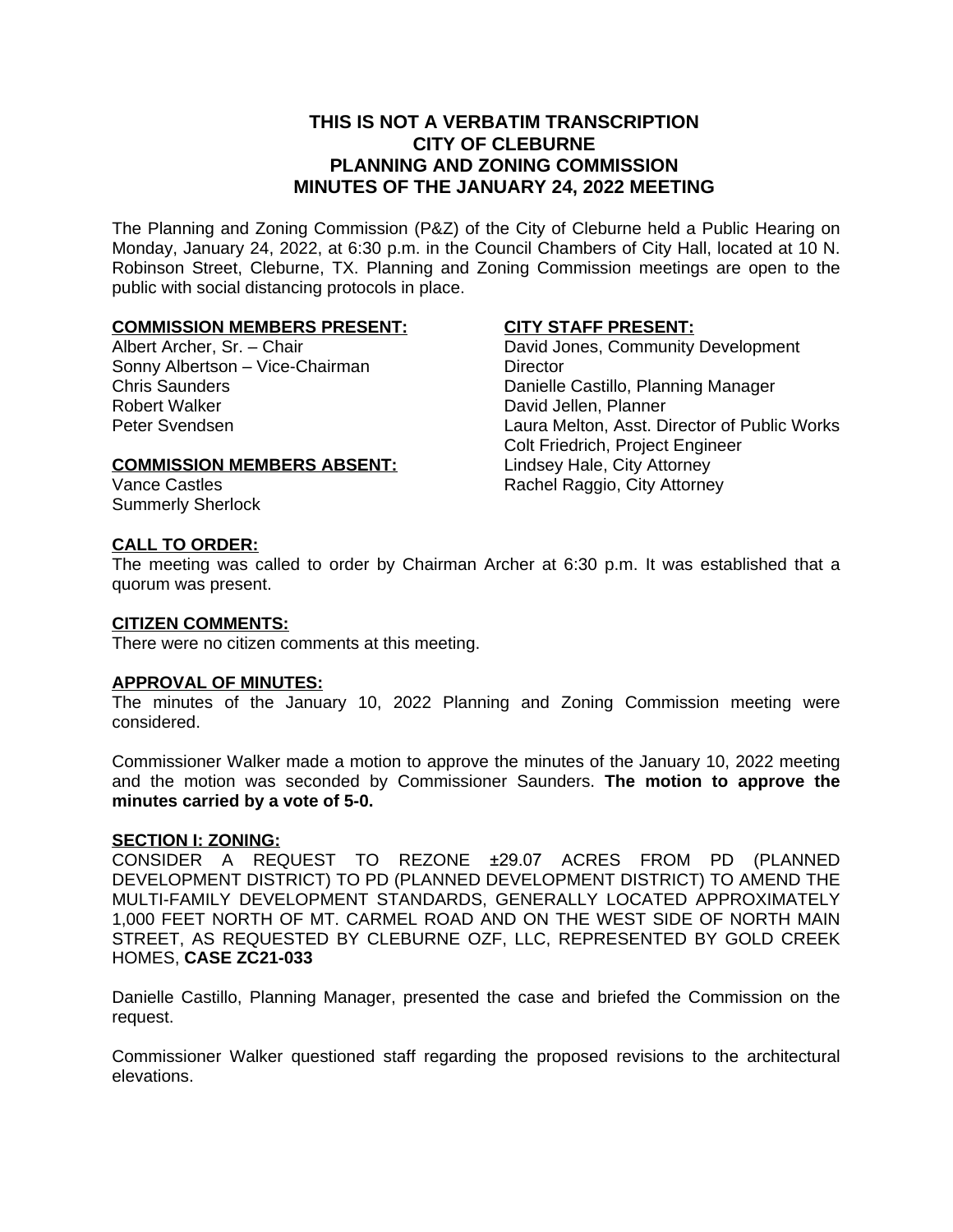Mrs. Castillo responded that the applicant had indicated that the proposed revisions to the architectural elevations would enhance the visual appeal of the development.

The applicant, Ryan Voorhees, was present to brief the Commission on the request. He stated that the proposed revisions to the architectural elevations had been in response to market demand and that no changes had been made to the proposed floor plans.

Chairman Archer expressed his concern with the proposal to make the roofs of the apartment buildings flat.

Mr. Voorhees responded that the design revisions had been made in response to similar architectural styles being utilized throughout the metroplex.

Chairman Archer questioned the applicant whether the mechanical equipment would be stored on the roof.

Mr. Voorhees responded that the mechanical equipment would be stored on the roof.

Vice-Chairman Albertson expressed his desire to see the proposed development remain the same as was originally approved.

Chairman Archer questioned the applicant regarding the improvements that would result from the proposed Planned Development (PD) amendments.

Mr. Voorhees responded that the proposed architectural style would make it easier to bring in a leasing company.

Commissioner Saunders stated that the proposed contemporary architectural style of the apartment buildings is prominent throughout the Dallas area.

Commissioner Svendsen stated that the proposed architectural style appeared to be harmonious with current multi-family building trends.

Vice-Chairman Albertson questioned staff whether any changes would be made to the commercial portion of the PD.

Mrs. Castillo responded that no changes would be made to the commercial portion of the PD.

Chairman Archer questioned the applicant regarding the clubhouse.

Mr. Voorhees responded that the clubhouse would largely stay the same, with minor changes to the entryway of the building.

Commissioner Walker expressed his concern with the proposed revisions to the building elevations.

Mr. Voorhees explained that the proposed revisions to the roofs of the buildings had been made in order to provide variation along the roofline.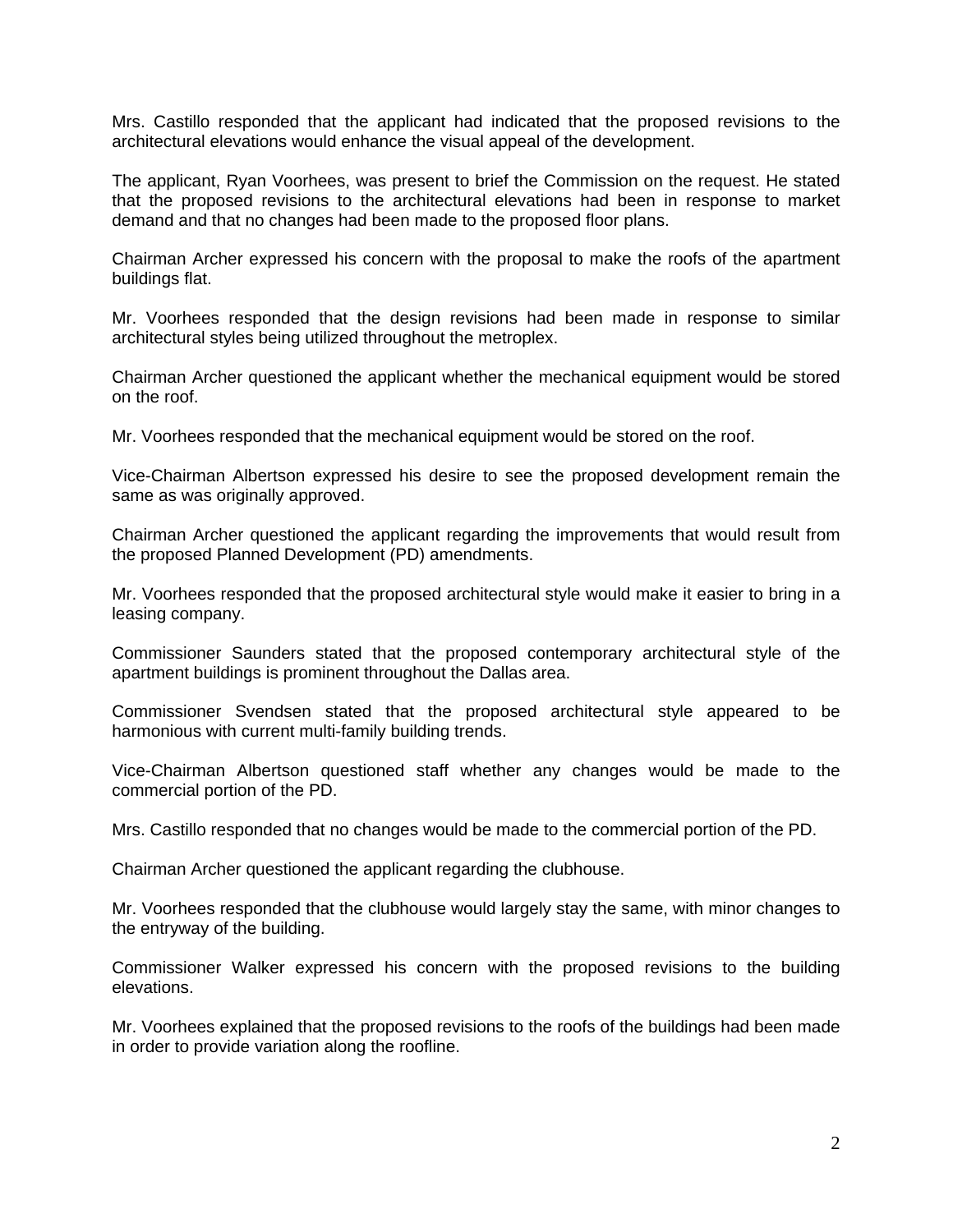David Jones, Community Development Director, noted that a cornice could be utilized along the roofline to provide greater variation. He also noted that the proposed revisions had removed detailing that had originally been proposed on the entryways for each building.

Mr. Voorhees responded that he would be willing to provide stone detailing around the entryway for each building.

Chairman Archer questioned the applicant regarding the proposed revisions to the stairways.

Mr. Voorhees responded that the stairways had been made more open in order to comply with the City's Building Code.

Vice-Chairman Albertson questioned the applicant regarding the stone product that would be used during construction.

Mr. Voorhees explained the stone product that would be used during construction.

Vice-Chairman Albertson expressed his desire to see detailing added to the entryways of the buildings.

Mr. Voorhees agreed that adding stone detailing to the entryways of the buildings would improve the building elevations. He stated that each of the proposed amendments would help keep the development current and marketable.

Vice-Chairman Albertson questioned the applicant regarding the proposal to remove several of the barbecue grills.

Mr. Voorhees responded that barbecue grills are a maintenance concern for property management companies.

Commissioner Saunders questioned the applicant whether barbecue grills would be allowed on the patios for each apartment unit.

Mr. Voorhees responded that barbecue grills would not be allowed on the patios for each apartment unit.

Vice-Chairman Albertson stated that stone detailing for the entryways should be added as a condition of approval for the proposed amendment.

Mr. Voorhees responded that it would be easier to provide the stone detailing provided that it be limited to the first floor only.

Chairman Archer expressed his concern for the proposed amendments to the PD.

Chairman Archer opened the public hearing.

There being no one present who wished to speak on the item, Chairman Archer closed the public hearing.

There being no other questions or items for discussion, Chairman Archer called for a motion. Commissioner Saunders made a motion to approve the request with the following condition: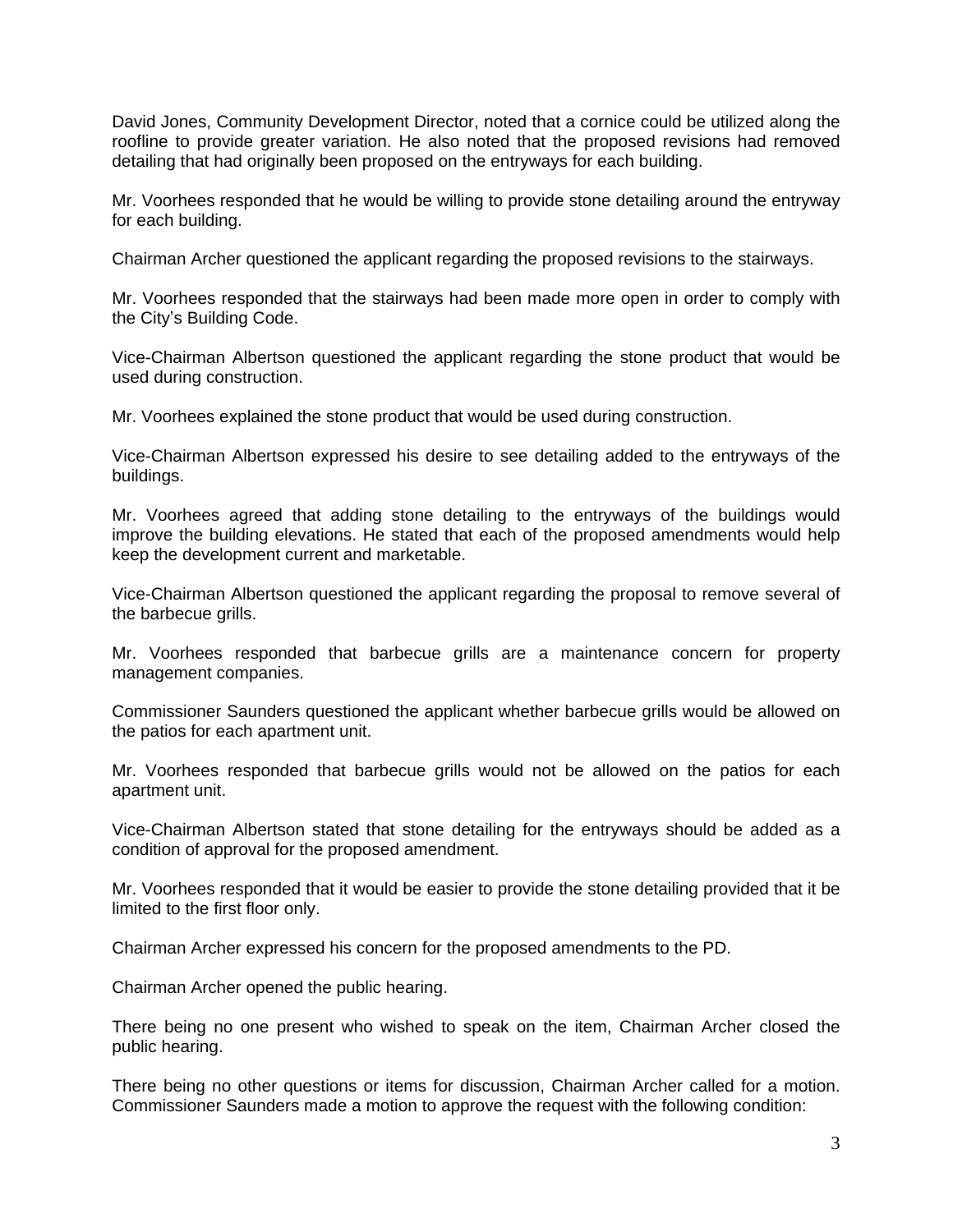1. The addition of stone material for the breezeways (entryways).

Commissioner Svendsen seconded the motion. **The motion to approve with conditions carried by a vote of 4-1, with Commissioner Walker voting against the motion.**

CONSIDER A REQUEST TO REZONE ±138.25 ACRES FROM IH (INTERIM HOLDING DISTRICT) AND M2 (HEAVY INDUSTRIAL DISTRICT) TO SF-4 (SINGLE-FAMILY DWELLING DISTRICT), GENERALLY LOCATED APPROXIMATELY 1,000 FEET WEST OF CHISHOLM TRAIL PARKWAY AND ON THE SOUTH SIDE OF WEATHERFORD HIGHWAY, AS REQUESTED BY DRAGON S RANCH PARTNERSHIP, REPRESENTED BY CLEBURNE 135, LLC, **CASE ZC21-034**

Danielle Castillo, Planning Manager, presented the case and briefed the Commission on the request.

Chairman Archer questioned staff regarding the proposal for a straight rezoning.

Mrs. Castillo explained that staff had met with the applicant to review the proposal. She stated that, ultimately, the applicant had elected to proceed with a straight rezoning request, instead of a Planned Development (PD).

Chairman Archer questioned staff whether the proposal would be subject to the standards proposed with the Zoning Ordinance update.

Mrs. Castillo responded that it would depend on when the applicant decided to begin development of the subject property.

Commissioner Saunders questioned staff regarding the Zoning Ordinance update.

Mrs. Castillo responded that the Zoning Ordinance update would convert the proposed zoning district of SF-4 (Single-Family Dwelling District) to the new zoning district of SF-7 (Single-Family Dwelling District).

Commissioner Svendsen questioned staff regarding the SF-7 zoning district.

Mrs. Castillo responded that the SF-7 zoning district would permit construction of single-family homes.

Commissioner Svendsen questioned the applicant regarding the proposed home sizes of the subject development.

The applicant, Mark Allen, was present to brief the Commission on the request. He stated that the proposed homes would be a minimum of 1,500 square feet and could be as much as 3,000 square feet.

Commissioner Saunders expressed his concern for the abundance of starter homes throughout the City. He expressed his desire for new residential developments to propose larger home sizes.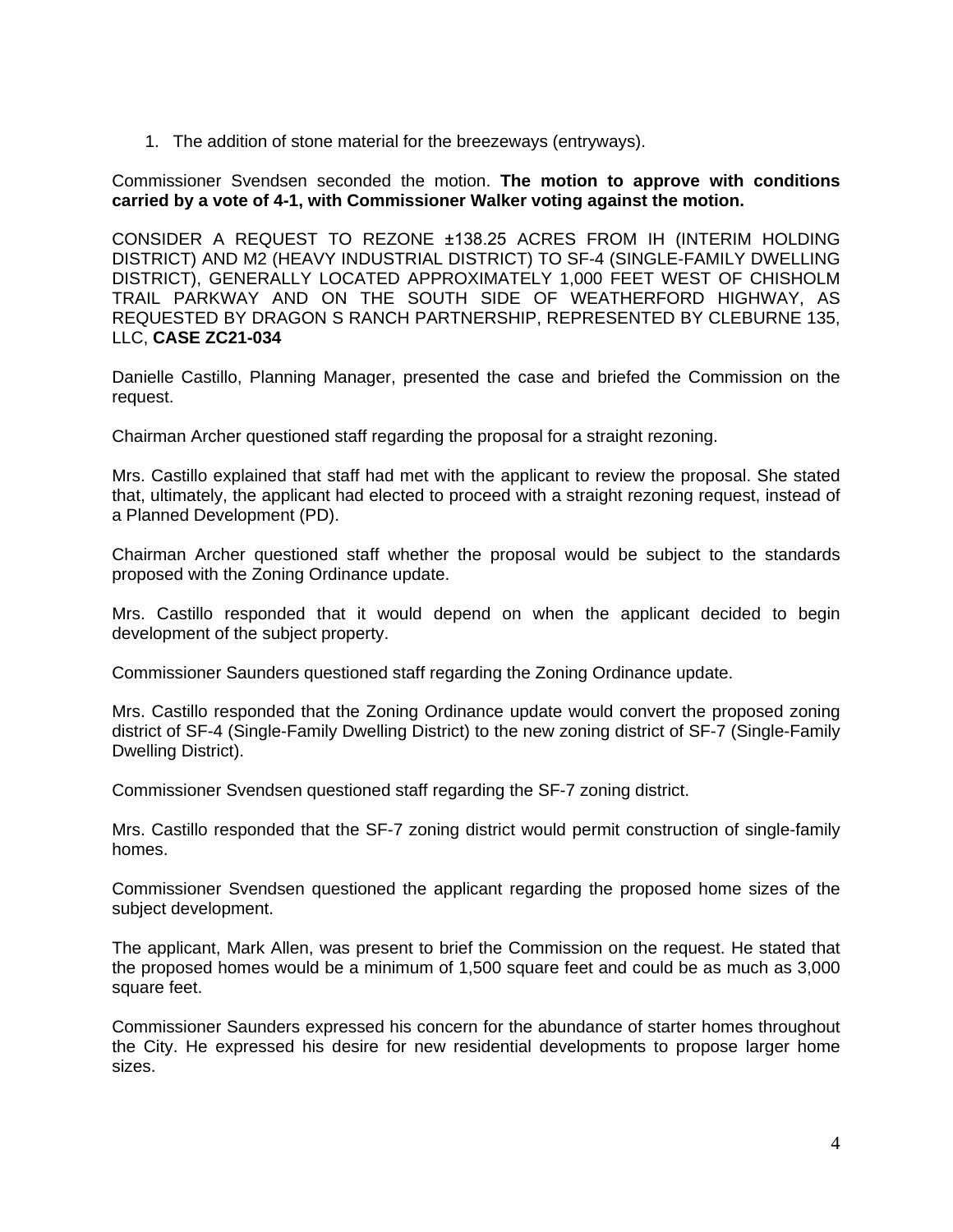Mr. Allen questioned the Commission regarding the size of homes that the City would like to see proposed.

Commissioner Saunders expressed his desire for single-family homes in new residential developments being sold at prices higher than \$315,000.

Mr. Allen stated his expectation that the homes within the subject development would sell between \$325,000 and \$350,000.

Commissioner Saunders questioned the applicant regarding the average square footage of the proposed homes.

Mr. Allen responded that the average square footage of the proposed homes would likely be around 2,500 square feet.

Chairman Archer stated his desire to have some assurances regarding the proposed development. He expressed his concern that the requested SF-4 zoning would not provide any guarantees with the proposed development.

Mr. Allen explained that he had decided to pursue a straight rezoning for the property with the intention of the Zoning Ordinance update having already been completed.

Commissioner Svendsen expressed his desire to have the homes constructed with masonry product.

Mr. Allen stated that the discussed standards could be added as conditions of approval for the proposed development.

Vice-Chairman Albertson questioned staff whether conditions could be added as part of a straight rezoning approval.

Mrs. Castillo responded that conditions could not be added as part of a straight rezoning approval.

David Jones, Community Development Director, stated that the proposal could be recommended for approval with a stricter zoning district designation.

Commissioner Svendsen questioned the applicant regarding off-street parking.

Mr. Allen responded that the homes would have a two (2)-car garage at a minimum.

Chairman Archer questioned staff regarding the proposed standards for the SF-10 (Single-Family Dwelling District) zoning district.

Mr. Jones responded that one of the proposed standards for the SF-10 zoning district is a minimum 10,000 square-foot lot size.

Vice-Chairman Albertson questioned the applicant regarding the proposed lot size.

Mr. Allen responded that the ideal lot size for the development would be 7,000 square feet.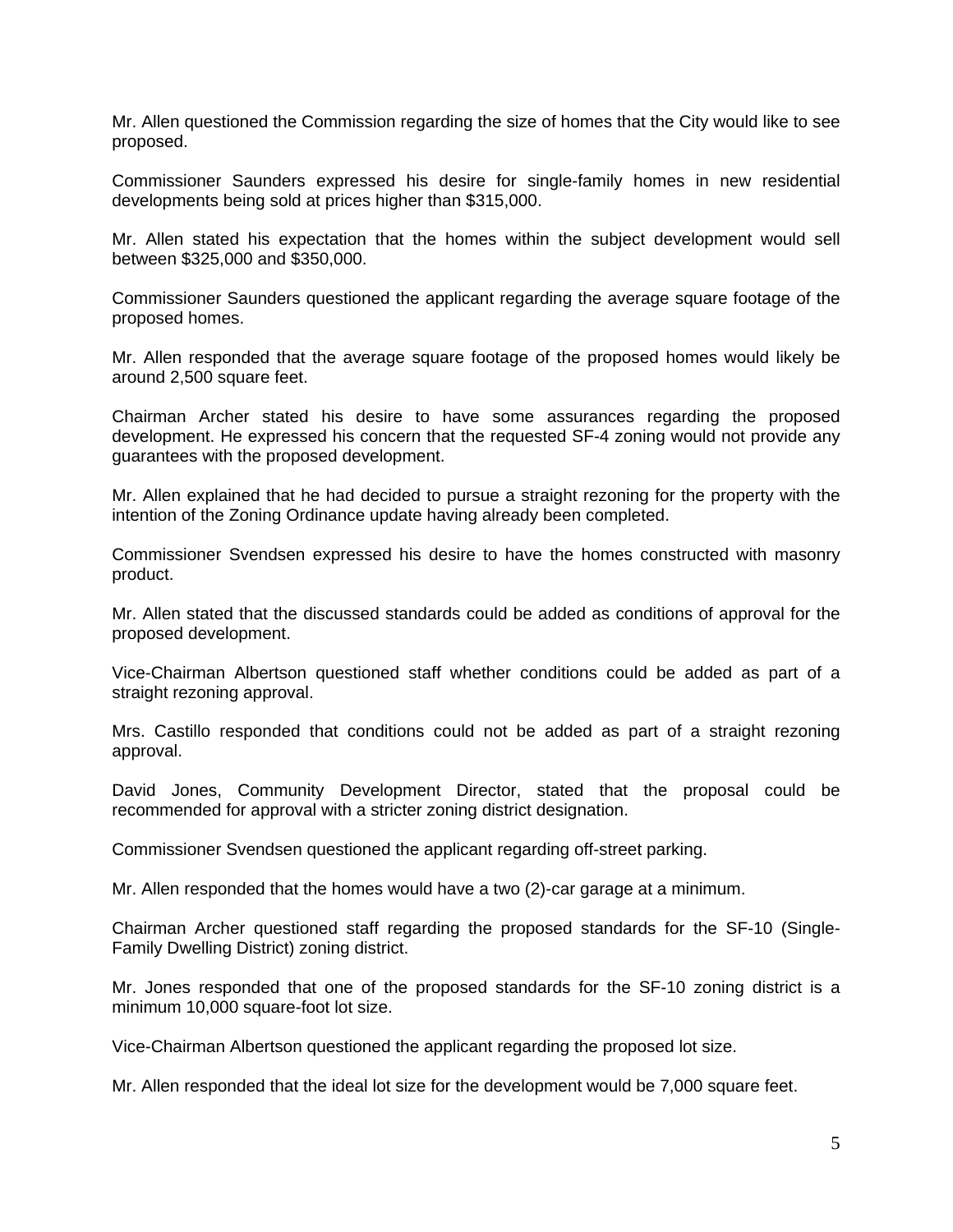Commissioner Svendsen questioned staff regarding the front-yard setback requirement.

Colt Friedrich, Project Engineer, responded that the front-yard setback requirement would be 30 feet.

Mr. Allen stated that the proposed development, with regard to average home size, would largely be market driven.

Vice-Chairman Albertson questioned the applicant whether the lots would be sold to builders.

Mr. Allen responded that the lots would be sold to builders.

Commissioner Svendsen questioned the applicant regarding who would be responsible for the infrastructure within the development.

Mr. Allen responded that he would be responsible for the infrastructure within the development.

Chairman Archer questioned staff regarding the street standards that would be applicable to the development.

Mr. Friedrich explained the street standards that would be applicable to the development.

Commissioner Svendsen questioned staff regarding the City's sidewalk standards.

Mr. Friedrich responded that a minimum of four-foot (4') wide sidewalks would be required.

Chairman Archer questioned the applicant regarding open space within the proposed development.

Mr. Allen responded that there would be open space areas throughout the development, but that specific amenities had not yet been decided.

Vice-Chairman Albertson questioned staff regarding the process of approval with the recommendation for a stricter zoning district.

Lindsey Hale, City Attorney, explained the process for recommending approval of the development with a stricter zoning district.

Vice-Chairman Albertson questioned staff regarding the SF-3 (Single-Family Dwelling District) zoning district.

Mrs. Castillo explained the standards of the SF-3 zoning district.

Commissioner Saunders questioned the applicant regarding the development timeline for the subject property.

Mr. Allen stated that he wanted to get started on the development as soon as possible.

Mr. Jones stated that the Commission would only be able to place conditions on the request if the applicant decided to resubmit the request as a PD.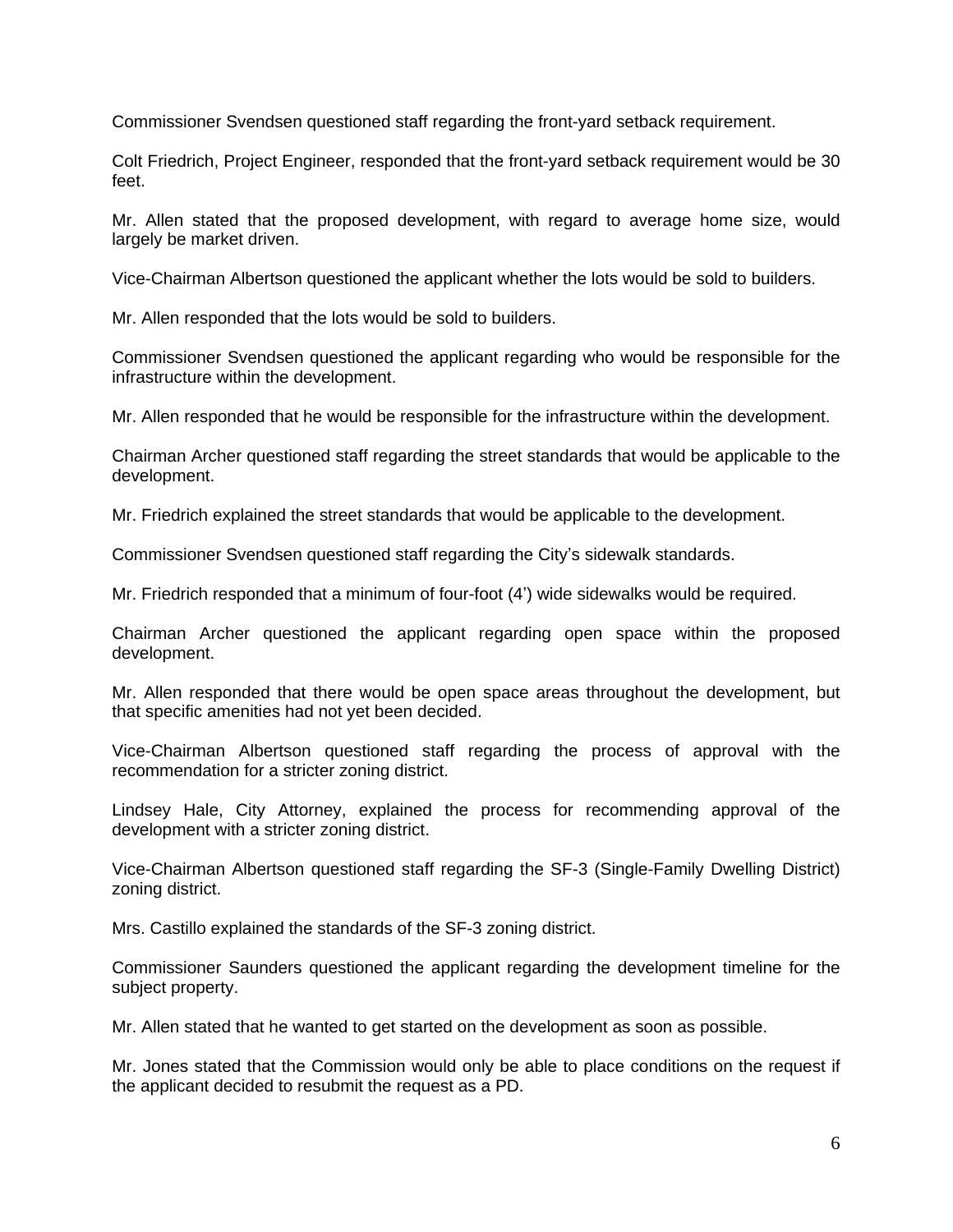Mr. Allen questioned staff whether the request could be denied with the intent of bringing a PD to the City Council.

Mr. Jones responded that the request would need to be brought back to the Planning and Zoning Commission if it were to be revised to a PD.

Chairman Archer questioned staff regarding the options for recommendation for the request.

Ms. Hale explained the options for recommendation for the request.

Mr. Allen expressed his desire to have the request moved forward to the City Council for action.

Chairman Archer opened the public hearing.

There being no one present who wished to speak on the item, Chairman Archer closed the public hearing.

Ms. Hale stated that a PD would need to be brought back to the Commission for recommendation.

Chairman Archer stated his comfort with having the request be recommended for the SF-3 zoning district for approval.

Mrs. Castillo stated that if the Commission recommended denial of the request that it would mean that the request would require a super-majority vote in order to be approved by the City Council.

There being no other questions or items for discussion, Chairman Archer called for a motion. Commissioner Saunders made a motion to recommend the SF-3 (Single-Family Dwelling District) for approval and Commissioner Walker seconded the motion. **The motion to approve carried by a vote of 5-0.**

#### **SECTION III: OTHER BUSINESS:**

Update on actions taken by the City Council at their last meeting on Planning and Zoning Cases:

- i. PC21-054 Live Oak Apartments Final Plat
- ii. PC21-056 Cates Ranch Preliminary Plat
- iii. ZC21-021 Bates Ridge PD Rezone
- iv. ZC21-025 Pittman Street Rezone SF-4 to D
- v. ZC21-026 112 E. Industrial Parking SUP
- vi. ZC21-030 208 Post Oak Rezone M1 to SF-4

# **EXECUTIVE SESSION:**

Pursuant to Section 551.071, Texas Government Code, the Board reserves the right to convene in Executive Session(s) from time to time as deemed necessary during this meeting to receive advice from its attorney on any posted agenda item.

Chairman Archer stated that the Commission convened into Executive Session to receive training on statutes and case law related to zoning and platting from the City Attorney at 7:51 P.M.